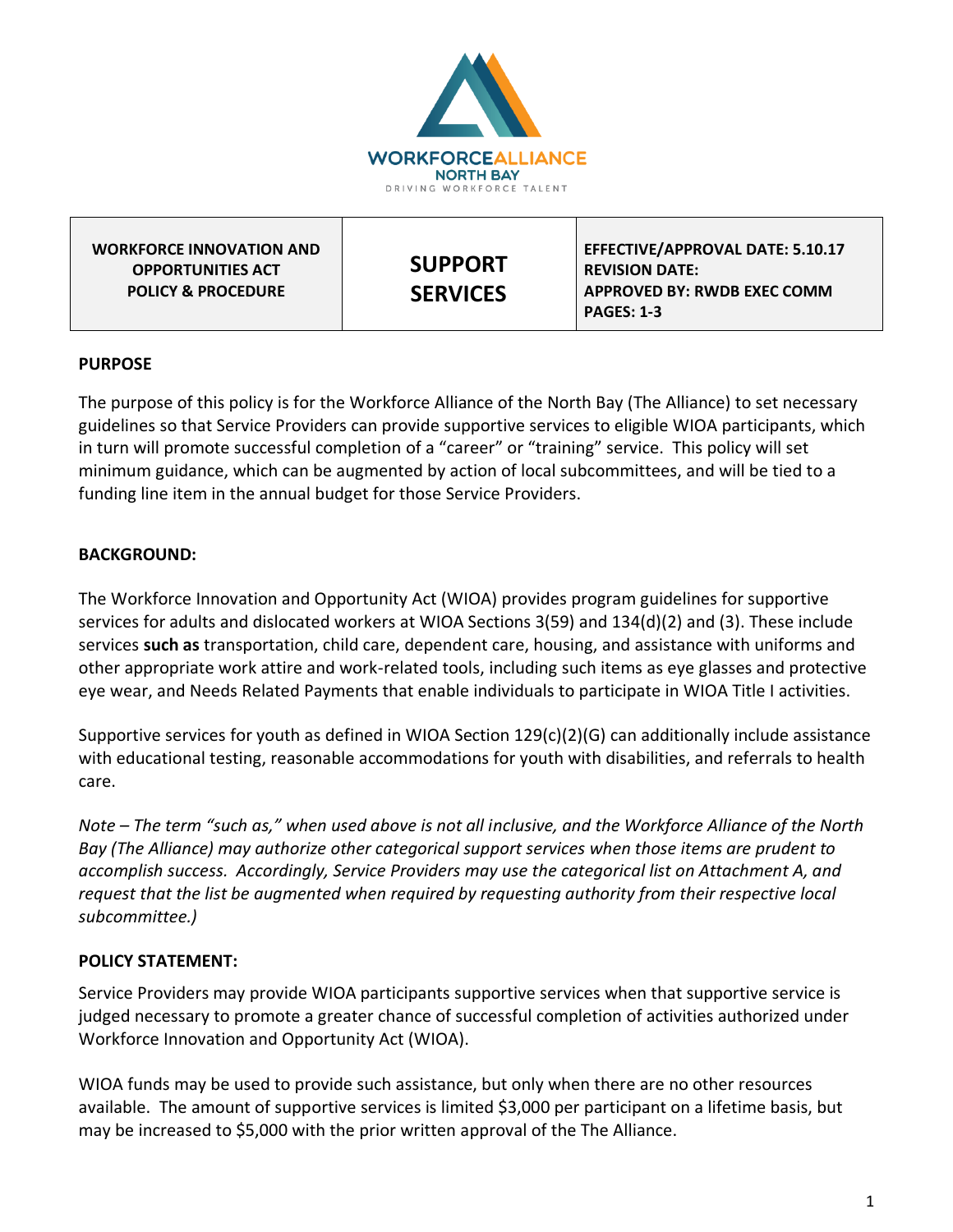Attachment A of this policy lists allowable categorical supportive services. Service Providers will create processes and procedures that provide these categorical supportive services to participants within the structure of this policy. The processes and procedures must meet these basic tenants:

- Supportive Services must be determined in an equitable manner so all participant have equal access and opportunity to supportive services,
- Supportive Services must be necessary and reasonable to enable participant to benefit from "career" or "training" services,
- The Service Provider must demonstrate that it conducted a comprehensive coordination with other community resources, including all One-Stop partners (weather or not they are physically in the One-stop Americas Job Center of California [AJCC] center) so that WIOA funds are used as a last resort.

*The case notes will identify the best available resource to provide the supportive service based upon the eligible customer's needs and eligibility to other funding sources.* 

- The Service Provider's procedures must contains sufficient internal controls over the distribution of payments, and track the ongoing need by a participant for supportive services,
- The Service Provider must document all of the above in the participant's case file, including at a minimum Individual Employment Plan (IEP) and Individual Service Strategies (ISS) for youth, and in the narrative case notes describing the assessment and reasons for the decision to provide supportive services.
- The Service Provider must balance their allotment of funds with the highest priorities of participant needs.

During the budget process each year, The Alliance will allot funding to Supportive Services within each Service Providers budget, that create spending limits. This limit will be incorporated into the Service Provider's contract.

WIOA allows funds to be used for needs-related payments to adults and dislocated workers who are unemployed and do not qualify for (or have ceased to qualify for) unemployment compensation, that enables those individuals to participate in programs of training services. Needs-related payments are not available to youth who are 18 to 24 years old unless they are enrolled and participating in training. But, because needs-related services are significantly costly, Service Providers must obtain prior written approval from The Alliance before they award them to a client.

Supportive services may not be provided for the following:

- Purchase of an asset (car payments, mortgage payments, etc.) or interest on borrowed capital
- Entertainment
- Past due fees, penalties, fines, parking or moving violation tickets
- Bail or restitution
- Settlement of insurance claims
- Child support payments
- Consumer debt
- Life insurance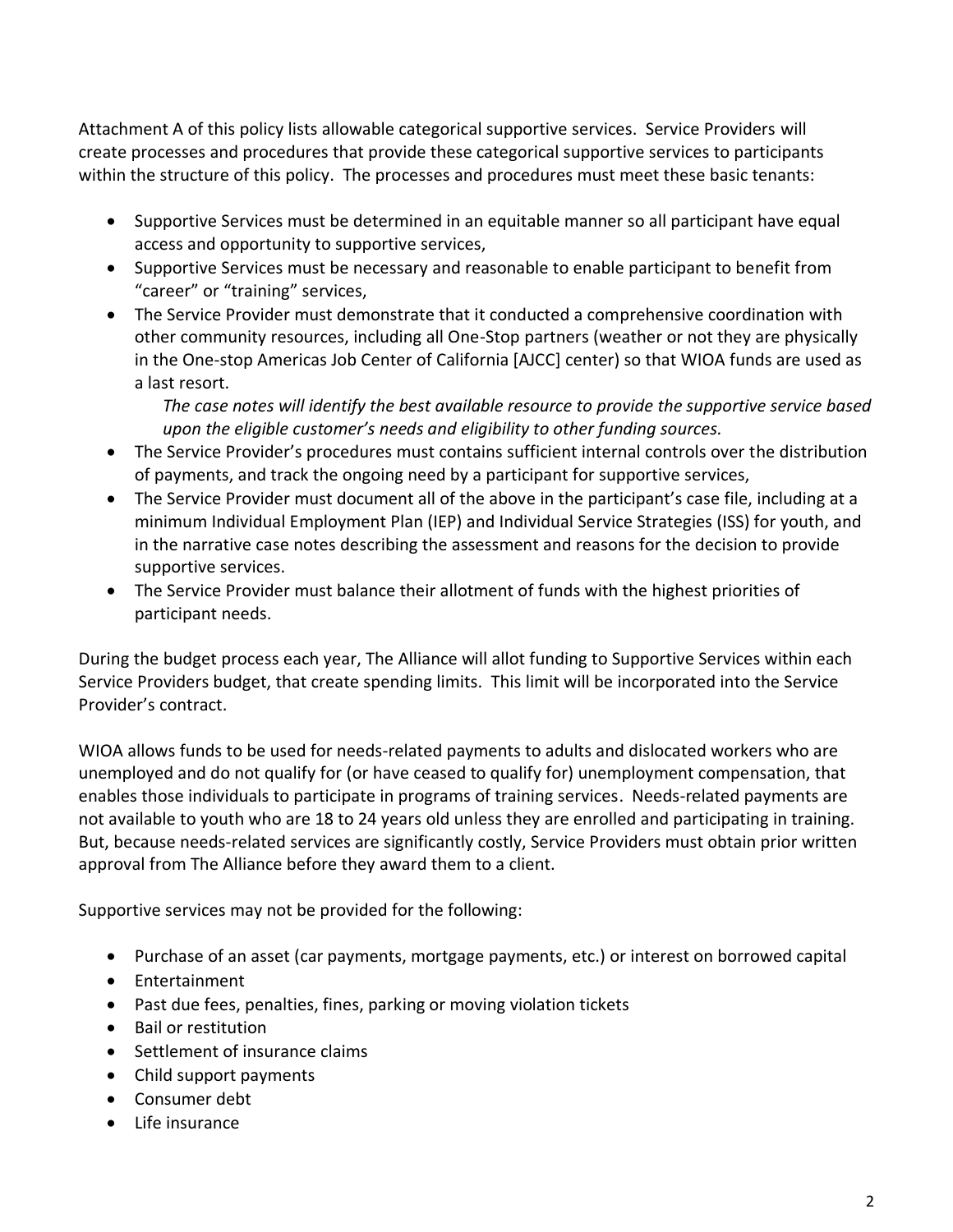### **DEFINITIONS:**

The term ''supportive services'' means services **such as** transportation, child care, dependent care, housing, and needs-related payments, that are necessary for an individual to participate in activities authorized under this Act.

# **REFERENCES:**

WIOA 134 (d)(2) & (3)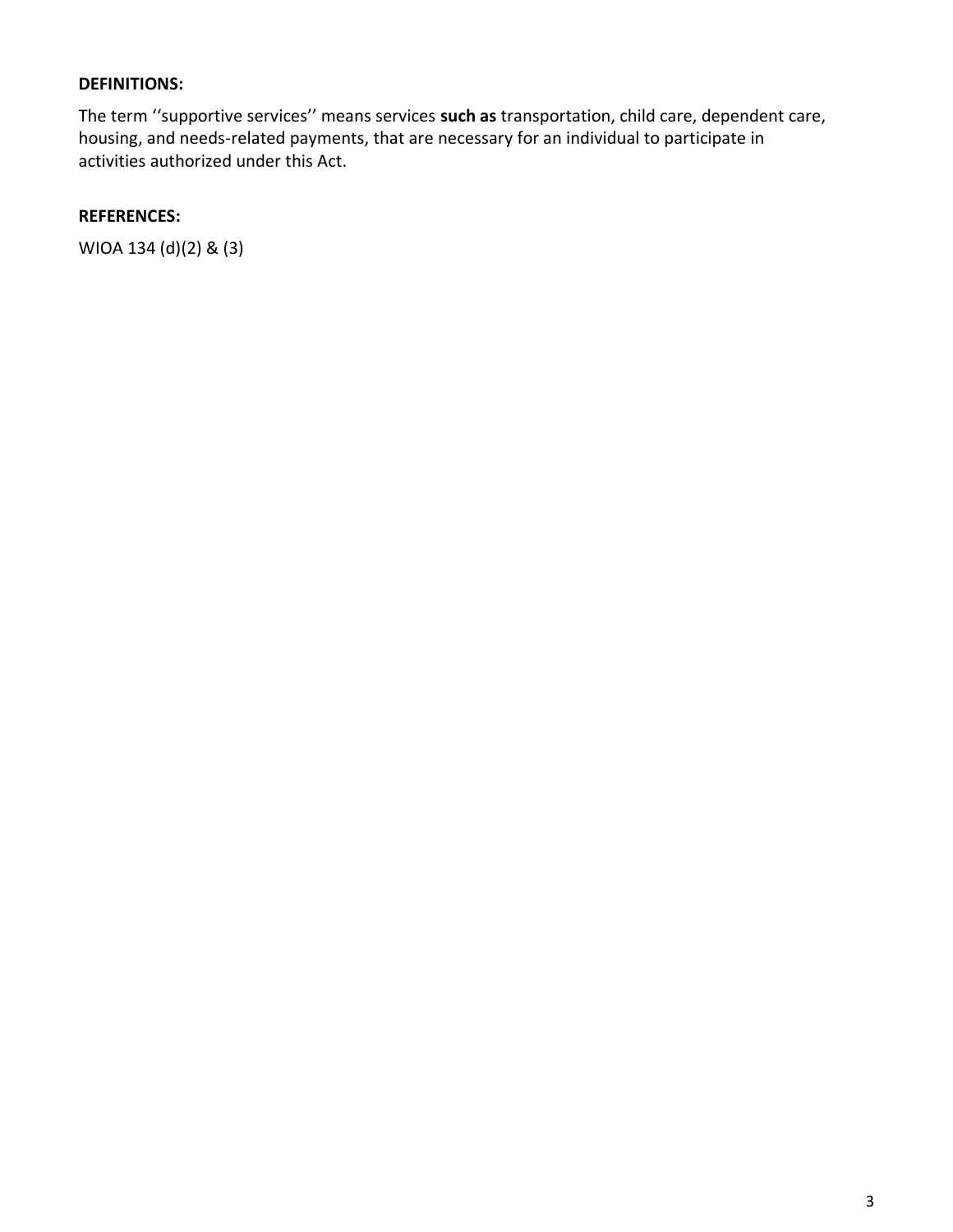## **Supportive Services Guideline**

The following is a listing of the types of Supportive Services which may be provided to eliminate barriers to employment when no other resource is available. The items and amounts listed are to be used as guidelines for staff; they are contingent upon individual participant needs as identified through the participant's budget and the availability of funds.

| <b>Type</b>                                                                                                                                                      | <b>Maximum Amount</b>                                                                                 | Guidelines                                                                                                                                                                                                                                                                                                                                                                                                                                                                                                                                                                                |  |  |  |  |  |
|------------------------------------------------------------------------------------------------------------------------------------------------------------------|-------------------------------------------------------------------------------------------------------|-------------------------------------------------------------------------------------------------------------------------------------------------------------------------------------------------------------------------------------------------------------------------------------------------------------------------------------------------------------------------------------------------------------------------------------------------------------------------------------------------------------------------------------------------------------------------------------------|--|--|--|--|--|
| Books / Computer<br>software / Supplies for<br>school                                                                                                            | Up to \$1,000 per year                                                                                | If classes are known, then actual books are itemized. If classes are<br>not yet known, books are estimated up to a maximum based on<br>study program and possible classes / book lists for those classes.<br>Participants must bring in receipts and reconcile their use of funds<br>with the books purchased for the class(s).                                                                                                                                                                                                                                                           |  |  |  |  |  |
| Car Repair                                                                                                                                                       | Up to \$500 - one time only                                                                           | The participant must show current vehicle registration and insurance<br>to qualify for repairs and must include at least 3 estimates with their<br>request. This categorical line includes essential repairs that affect<br>safety and increased dependability. Batteries, brakes, lights, and<br>mufflers (that could cause a citation) are generally covered. Regular<br>maintenance and cosmetic items/service will not qualify for Car<br>Repairs. Staff must do due diligence to assure repairs are needed for<br>the specific participant/car to participate in workforce services. |  |  |  |  |  |
| Clothing<br>(This categorical item may NOT include designer or extravagant apparel)                                                                              |                                                                                                       |                                                                                                                                                                                                                                                                                                                                                                                                                                                                                                                                                                                           |  |  |  |  |  |
| Interview or Placement                                                                                                                                           | Up to \$150 for both                                                                                  | Must be required for interview or placement                                                                                                                                                                                                                                                                                                                                                                                                                                                                                                                                               |  |  |  |  |  |
| Uniform                                                                                                                                                          | Up to \$100 - one time only                                                                           | Must be required for training and/or placement                                                                                                                                                                                                                                                                                                                                                                                                                                                                                                                                            |  |  |  |  |  |
| Nurse shoes                                                                                                                                                      | Up to \$50 - one time only                                                                            | Must be required for training and/or placement                                                                                                                                                                                                                                                                                                                                                                                                                                                                                                                                            |  |  |  |  |  |
| Work boots                                                                                                                                                       | Up to \$85 - one time only                                                                            | Must be required for training and/or placement                                                                                                                                                                                                                                                                                                                                                                                                                                                                                                                                            |  |  |  |  |  |
| The cost of Credentials,<br>Certifications, Exams,<br>Testing, Fingerprinting,<br>Licensing, Background<br>Checks, Processing Fees,<br>first month of union dues | Up to \$750 (cumulative)                                                                              | Must be a requirement of a job                                                                                                                                                                                                                                                                                                                                                                                                                                                                                                                                                            |  |  |  |  |  |
| Tools                                                                                                                                                            | Up to \$500                                                                                           | Must be required for placement. At least 2 estimates are required.                                                                                                                                                                                                                                                                                                                                                                                                                                                                                                                        |  |  |  |  |  |
| Transportation                                                                                                                                                   |                                                                                                       |                                                                                                                                                                                                                                                                                                                                                                                                                                                                                                                                                                                           |  |  |  |  |  |
| <b>Bus Passes</b>                                                                                                                                                | Actual cost / limit one per<br>month                                                                  | Public or shared transportation will be used when feasible; monthly<br>bus passes or bulk ticket books will be issued in advance                                                                                                                                                                                                                                                                                                                                                                                                                                                          |  |  |  |  |  |
| Mileage                                                                                                                                                          | <b>Federal Standard Mileage</b><br>Rate multiplied by miles (up<br>to 30 miles round trip per<br>day) | Mileage reimbursement request must be accompanied by Internet<br>travel mileage printout (Google Maps, MapQuest, etc.).                                                                                                                                                                                                                                                                                                                                                                                                                                                                   |  |  |  |  |  |

| <b>Title</b>          | <b>Priority of Service</b> |                            |     |
|-----------------------|----------------------------|----------------------------|-----|
| <b>Effective Date</b> | May 10, 2017               | <b>Revisi</b><br><b>on</b> | N/A |